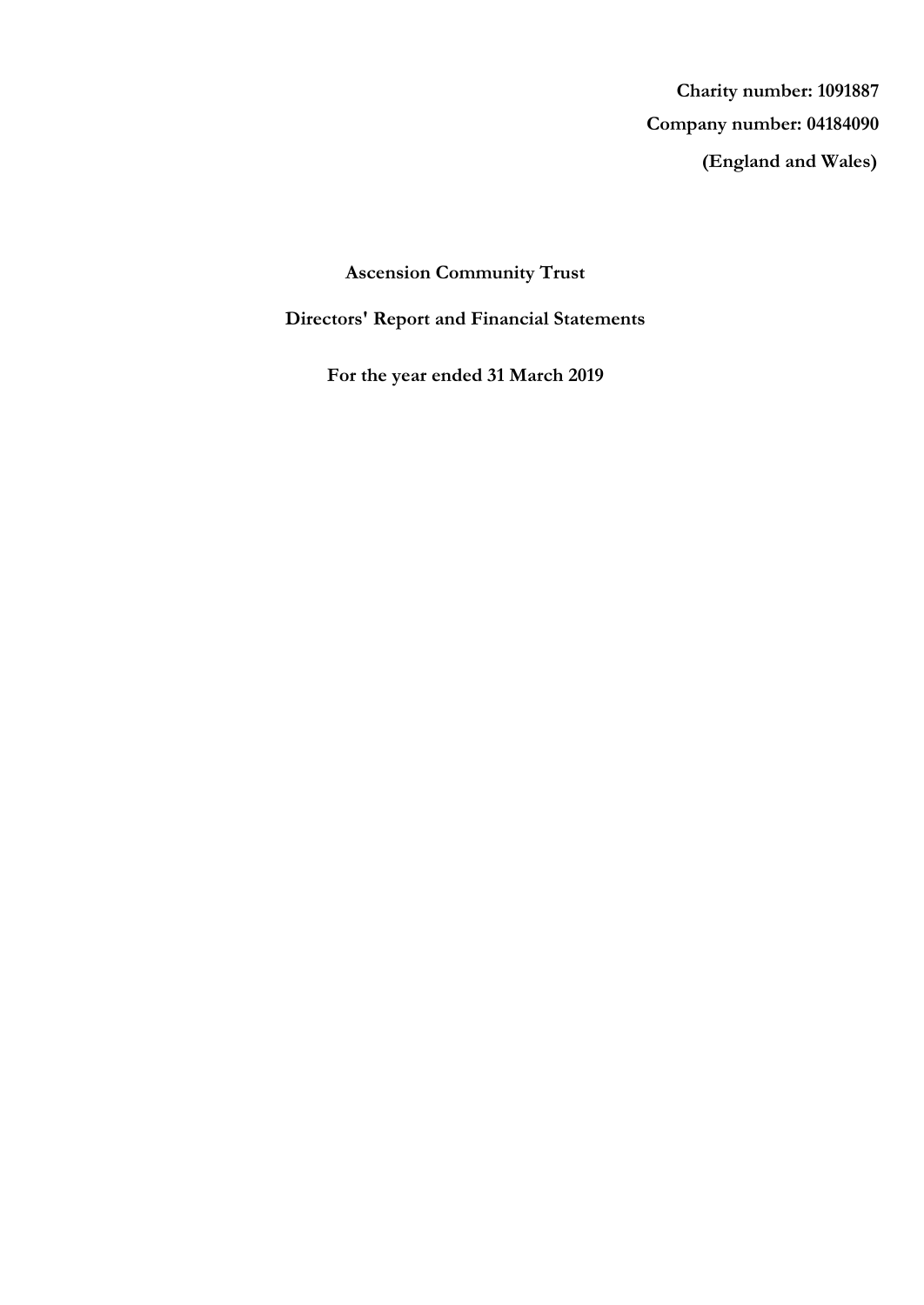## **For the year ended 31 March 2019 Ascension Community Trust Contents Page**

| Report of the Trustees                        | $1 \text{ to } 5$ |
|-----------------------------------------------|-------------------|
| Independent Examiner's Report to the Trustees | 6                 |
| <b>Statement of Financial Activities</b>      | 7                 |
| Statement of Financial Position               | 8                 |
| Notes to the Financial Statements             | 9 to 16           |
| Detailed Statement of Financial Activities    | 17 to 18          |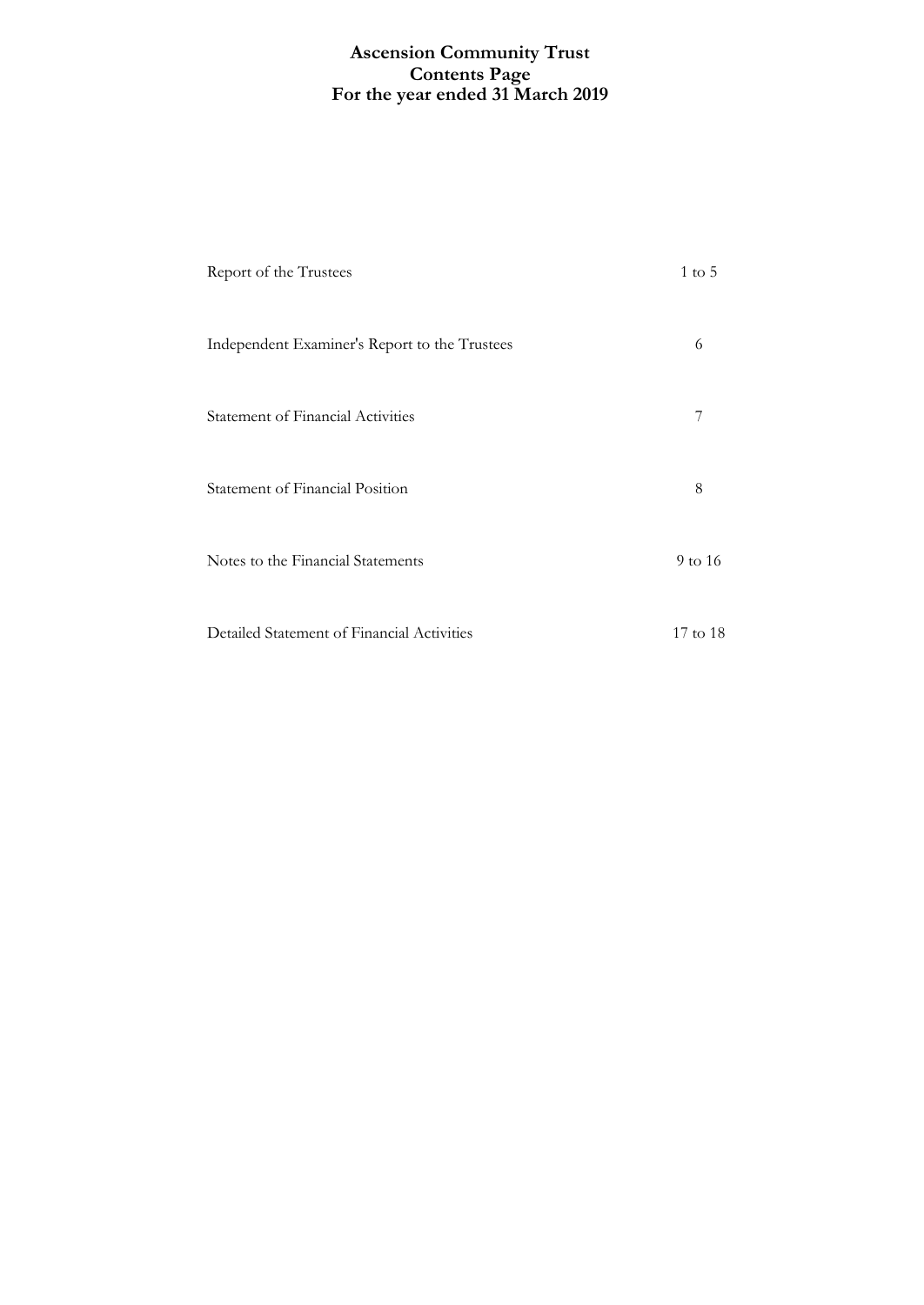## **For the year ended 31 March 2019 Ascension Community Trust Report of the Trustees**

The Trustees, who are also directors for the purposes of company law, have pleasure in presenting their report and the financial statements for the charitable company for the year ended 31 March 2019. The Trustees have adopted the provisions of Accounting and Reporting by Charities: Statement of Recommended Practice applicable to charities preparing their accounts in accordance with the Financial Reporting Standard applicable in the UK and the Republic of Ireland (FRS 102) (effective 1 January 2015).

#### **OBJECTIVES AND ACTIVITIES**

#### **Objectives and aims**

Five Years Objectives (Set in January 2018)

To reduce isolation and loneliness amongst the elderly.

To improve the health and wellbeing of the local community, with a focus on mental health.

To reduce the vulnerability of struggling families.

To integrate the community through community spaces, social activities and volunteering.

To improve the education of local young people through the provision of activities, including sport.

To improve individual's own ability to address their issues by providing advice and support for money, benefits and employment.

Aims for 2019/2020

To set up an advice service addressing benefits, money and housing and identify if the service needs increasing.

To set up a five day a week after school club that provides opportunities for volunteering and supports children's education.

On the basis of research change the format of our work with the elderly to better address the changing needs of the ageing population.

Develop the Saturday football academy and introduce a new coach to allow for expansion.

The trustees have considered the Charity Commision's guidance on public benefit, including the guidance 'public benefit: running a charity (PB2)'.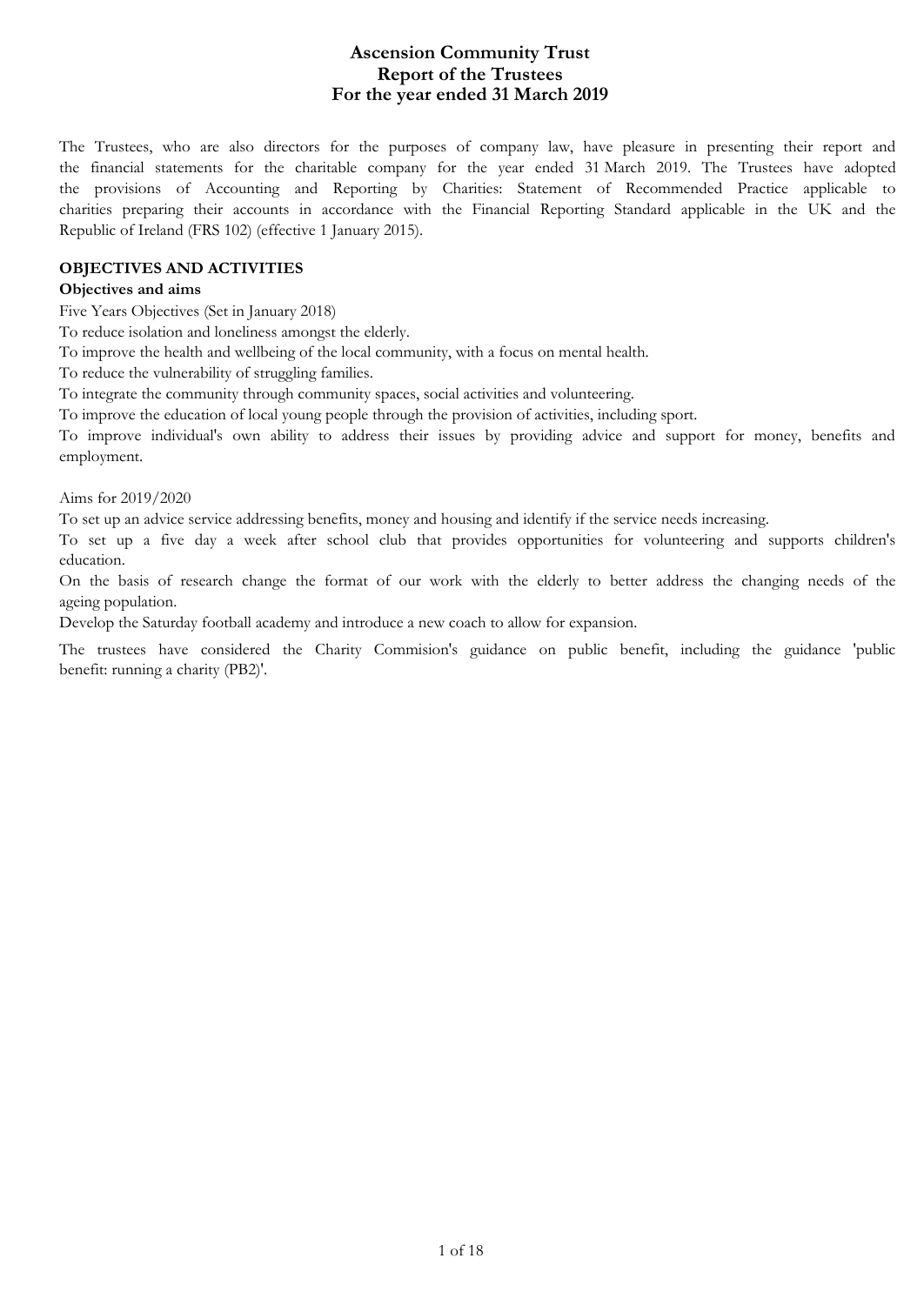### **For the year ended 31 March 2019 Ascension Community Trust Report of the Trustees Continued**

### **ACHIEVEMENTS AND PERFORMANCE**

**Significant activities**

Achievements and Performance

#### Significant Activities

The past year has been one of making significant steps to improve the sustainability and impact of Ascension Community Trust in the community. Continuing from last year our work aims to "Enable the whole community to make the community whole". This mission statement means that we aim to work with all people within our community and encourage individuals to work together. Our work is also holistic: We work with people, not problems and so will support individuals in all areas of their lives aiming to create 'whole' people.

In this financial year we secured funding for a new advice service, providing support to local people on complex issues including housing and benefits. After research with local families we secured funding to set up an after-school club running Monday to Friday based at the Ascension Church Centre. The funds for these will appear in the 2019/2020 accounts and are both due to start in the financial year 2019/2020. To tie in with the start of a new after school club we have created a new branch of work. This appears in our accounts as "children and families". This work includes the annual summer schemes that we have been running through the Garden Café for many years and family fun days that take place periodically through the year.

Project Updates

Elders

The elders project has continued this year with more successful events including another Christmas Party with over 100 attendees. We had to reduce some of our activities in line with funding restrictions this year. We have become aware of the changing ageing population and have researched how best to support new retirees. This will lead to a change in the format of some of our work in 2019 and will enable us to create better steps for self-sustainability in the future.

Garden Café

The biggest change in the café in this financial year has been our openings on Saturdays. We did this to meet more people in the community who are not available during the weekdays and to support our self-sustainability. This has improved our takings and enabled us to meet more families in the area. Over this year we also secured funding to run a number of free community events to promote integration. These have been hugely popular and included free community meals, family craft workshops, quiz nights and live music events. Our plans are to continue these in the coming years.

Children's Work

We ran another successful two week long summer scheme for children in the local community including a two outside trips. With 62 children in attendance this was our busiest summer scheme yet and only possible with an amazing team of 20 staff and volunteers. We also see these children throughout the year at our family fun days. Our focus for our fun days this year was family and encouraging children and parents to play together. To help this happen we made the day free for adults and all ages of children were welcome to come. AFA

The highlight of our football academy this year was our two soccer schools. Working in partnership with Ambassadors football, Royal Docks Academy and Felsted Mission Council we were able to put on another two weeks of football programmes for local children and young people at an affordable price. Both the soccer schools and our regular Saturday sessions have increased in popularity over this year and we are therefore looking to source a new coach for Saturdays.

We thank God for the opportunities we have had this last year to work within our community empowering local people and enabling them to be the best version of themselves.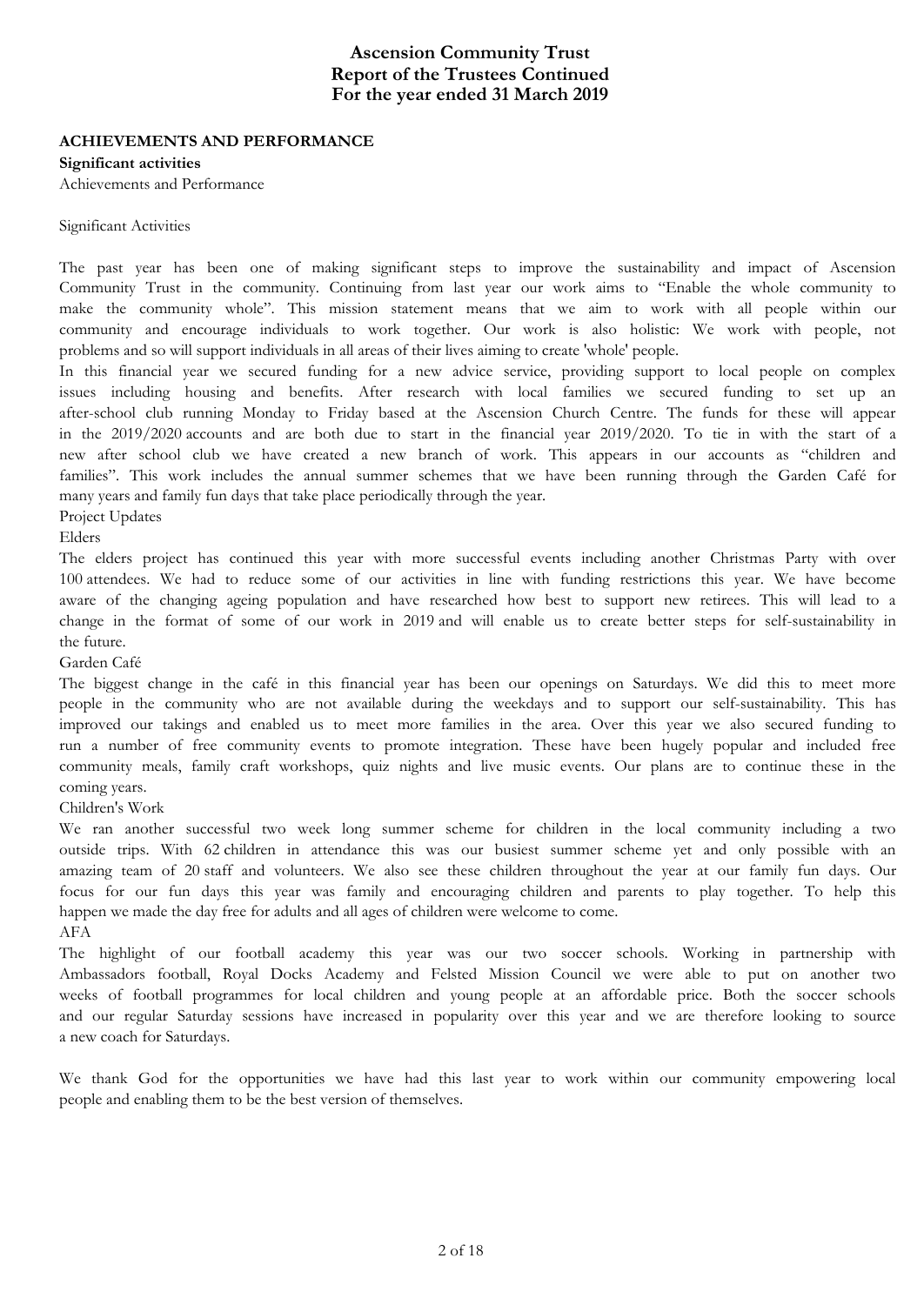## **For the year ended 31 March 2019 Ascension Community Trust Report of the Trustees Continued**

#### **FINANCIAL REVIEW**

#### **Significant events**

Our accounts show the growth of the charity which we believe will continue into next year. There is a small deficit for this year due to delays in grants being handed over to the charity, something out of our control. Plans are in place to gradually increase our unrestricted funds to create better security for the charity in the coming years.

#### Principle Funding Sources

We would like to take this opportunity to recognise and thank our many volunteers, donors and funders for their continued support of Ascension Community Trust. Funders during 2019/2019 include:

Ascension Church Centre Church Urban Fund Felsted School Mission London Borough of Newham London City Airport London Over the Border Morgan Stanley National Citizenship Service Royal Docks Community Church Royal Docks Trust Royal Docks Academy Tove Valley Baptist Fellowship Transform Newham Tudor Trust

#### **Reserves**

The Ascension Community Trust will hold  $f$ 5,000 in unrestricted reserves. The board has agreed that the reserves level should stand at 5% of annual operating expenditure. That is because the charity does not own any buildings, the rent for the Garden Community Café can be terminated within 3 months and all salaries paid are set to a fixed term date in line with funding received. The policy will be monitored and reviewed by the board of trustees on an annual basis.

#### **REFERENCE AND ADMINISTRATIVE INFORMATION**

| Name of Charity             | Ascension Community Trust |  |
|-----------------------------|---------------------------|--|
| Charity registration number | 1091887                   |  |
| Company registration number | 04184090                  |  |
| Principal address           | Ascension Church Centre   |  |
|                             | Baxter Road               |  |
|                             | Custom House              |  |
|                             | London                    |  |
|                             | E <sub>16</sub> 3HJ       |  |

#### **Trustees**

The trustees and officers serving during the year and since the year end were as follows:

Rev'd D Chesney Dr. N J Copsey C G Crombie W J B Lake A MacDonald J A Thomas (Resigned: 06 September 2018)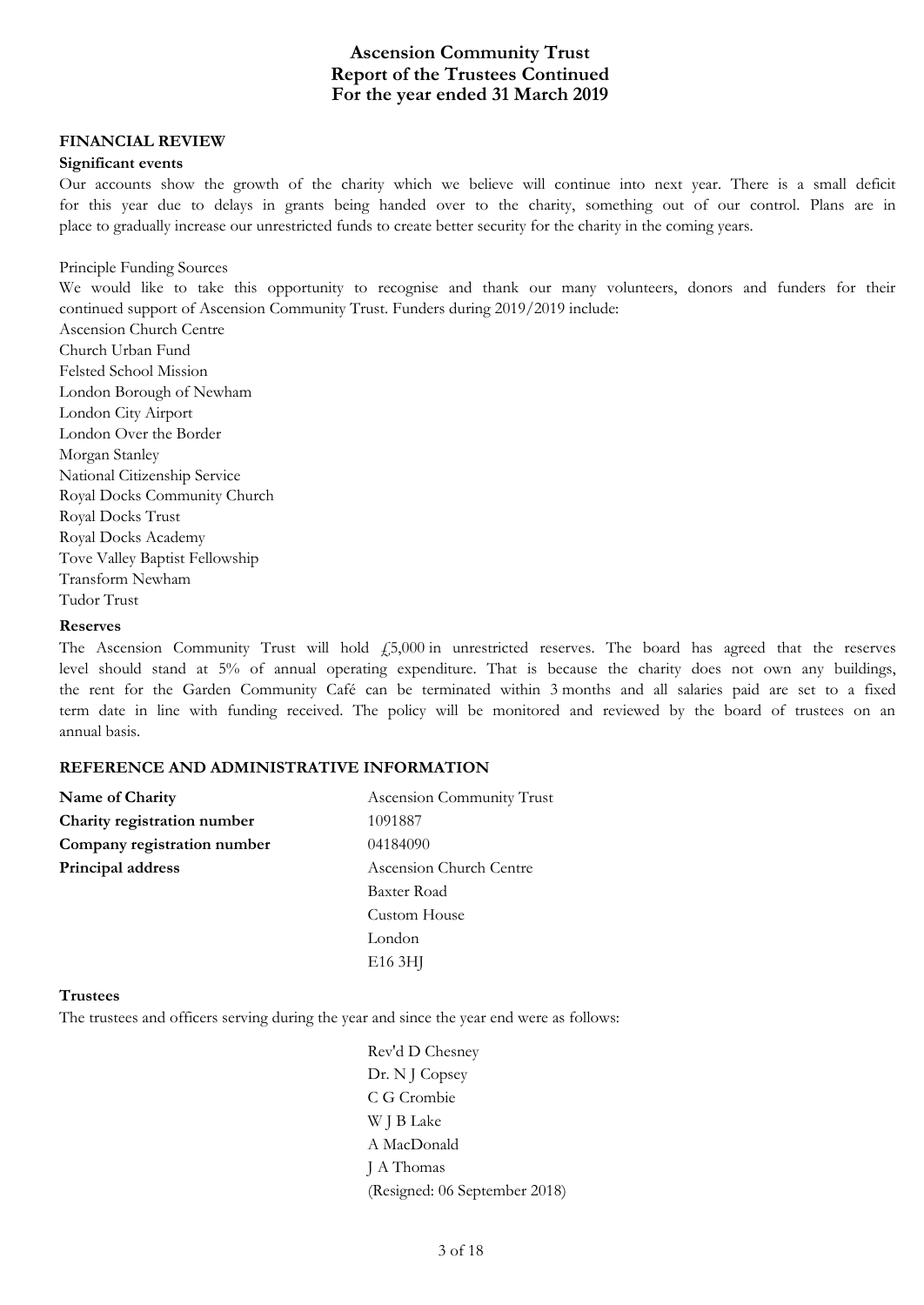## **For the year ended 31 March 2019 Ascension Community Trust Report of the Trustees Continued**

**Independent examiners** Willis Burnell Ltd.

**Secretary** P H Beaufrere

Unit 3 The Courtyard Parsonage Stocks Road Faversham Kent ME13 0ET

Approved by the Board of Trustees and signed on its behalf by

21 November 2019

............................................................................. Rev'd D Chesney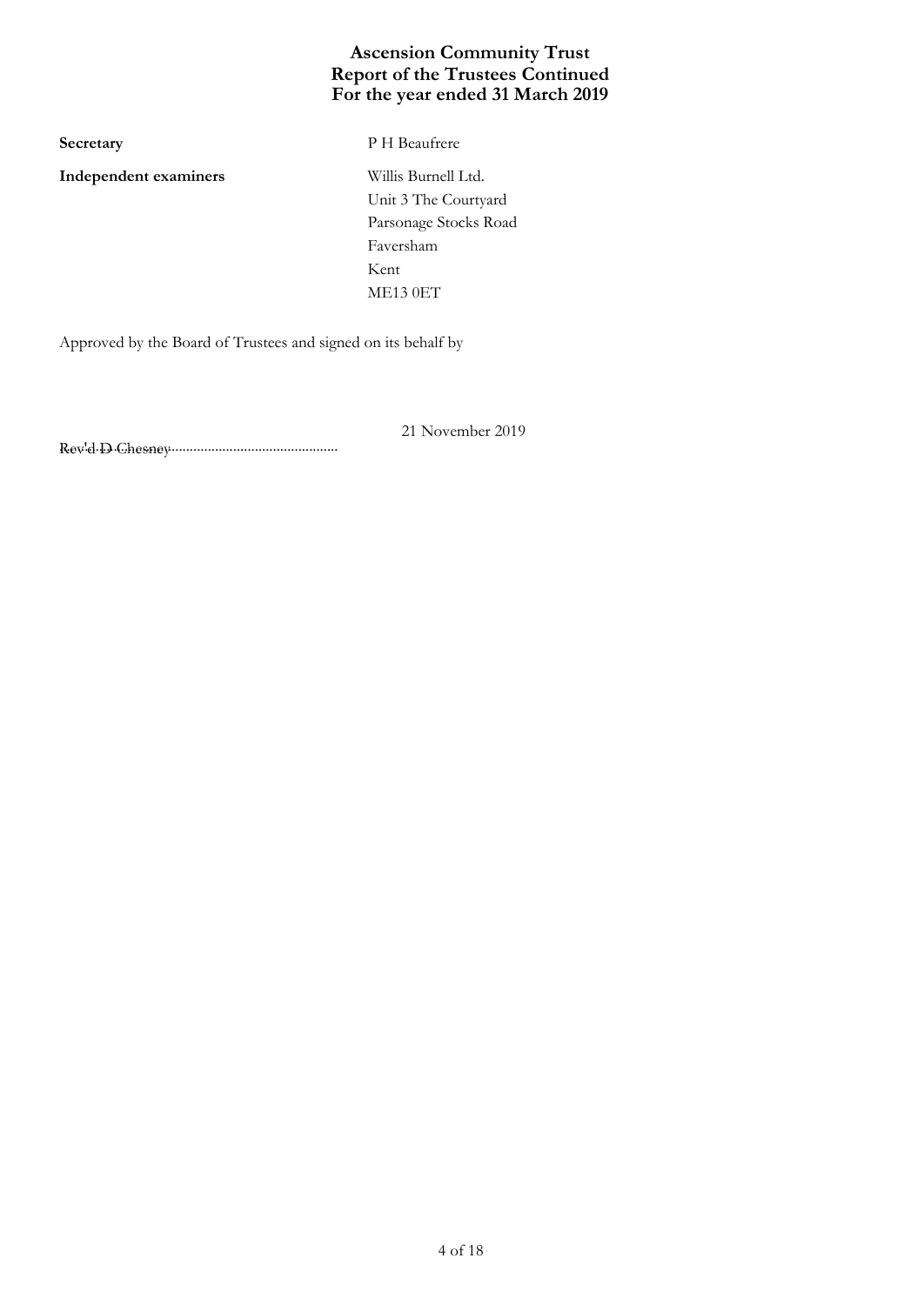## **For the year ended 31 March 2019 Ascension Community Trust Independent Examiners Report to the Trustees**

I report to the trustees on my examination of the accounts of the charitable company for the year ended 31 March 2019.

### **Responsibilities and basis of report**

As the charity Trustees, who are also directors for the purposes of company law, are responsible for the preparation of the accounts in accordance with the requirements of the Companies Act 2006 ('the 2006 Act').

Having satisfied myself that the accounts of the Company are not required to be audited under Part 16 of the 2006 Act and are eligible for independent examination, I report in respect of my examination of your charity's accounts carried out under section 145 of the Charities Act 2011 ('the 2011 Act'). In carrying out my examination I have followed the Directions given by the Charity Commission under section 145(5)(b) of the 2011 Act.

### **Independent examiners statement**

I have completed my examination. I confirm that no matters have come to my attention in connection with the examination giving me cause to believe that in any material respect:

1. accounting records were not kept in respect of the Company as required by section 386 of the 2006 Act; or

2. the accounts do not accord with those records; or

3. the accounts do not comply with the requirements of section 396 of the 2006 Act other than any requirement that the accounts give a 'true and fair view' which is not a matter considered as part of an independent examination; or

4. the accounts have not been prepared in accordance with the methods and principles of the Statement of Recommended Practice for accounting and reporting by charities applicable to charities preparing their accounts in accordance with the Financial Reporting Standard applicable in the UK and Republic of Ireland (FRS 102).

I have no concerns and have come across no other matters in connection with the examination to which attention should be drawn in this report in order to enable a proper understanding of the accounts to be reached.

Willis Burnell Ltd. Unit 3 The Courtyard Parsonage Stocks Road Faversham Kent

ME13 0ET

21 November 2019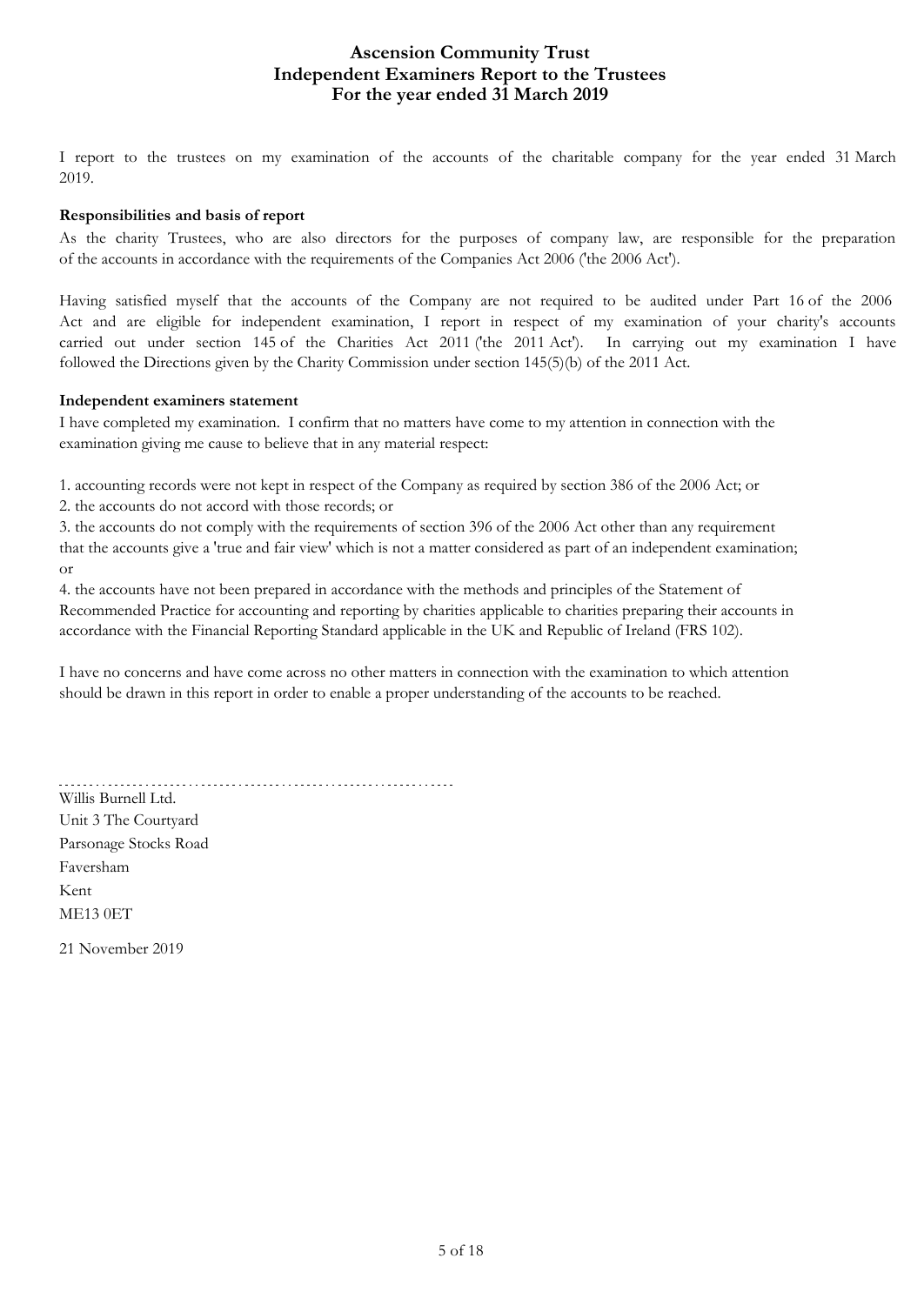## **For the year ended 31 March 2019 Ascension Community Trust Statement of Financial Activities (including Income and Expenditure Account)**

|                                | <b>Notes</b>             | Unrestricted<br>funds | <b>Restricted</b><br>funds | 2019       | 2018       |
|--------------------------------|--------------------------|-----------------------|----------------------------|------------|------------|
|                                |                          | £                     | £                          | £          | £          |
| Income and endowments          |                          |                       |                            |            |            |
| from:                          |                          |                       |                            |            |            |
| Donations and legacies         | 2                        | 50,424                | 31,300                     | 81,724     | 88,280     |
| Charitable activities          | 3                        |                       | 7,839                      | 7,839      | 8,501      |
| Other trading activites        | $\overline{\mathcal{A}}$ | 37,774                | 443                        | 38,217     | 22,850     |
| Total                          |                          | 88,198                | 39,582                     | 127,780    | 119,631    |
| Expenditure on:                |                          |                       |                            |            |            |
| Raising funds                  | 5/6                      | (67, 689)             | (25, 142)                  | (92, 831)  | (80, 549)  |
| Charitable activities          | 7/8                      | (11, 422)             | (28,003)                   | (39, 425)  | (22, 640)  |
| Total                          |                          | (79, 111)             | (53, 145)                  | (132, 256) | (103, 189) |
| Net income/expenditure         |                          | 9,087                 | (13, 563)                  | (4, 476)   | 16,442     |
| <b>Reconciliation of funds</b> |                          |                       |                            |            |            |
| Total funds brought forward    |                          | (32)                  | 30,967                     | 30,935     | 14,493     |
| Total funds carried forward    |                          | 9,055                 | 17,404                     | 26,459     | 30,935     |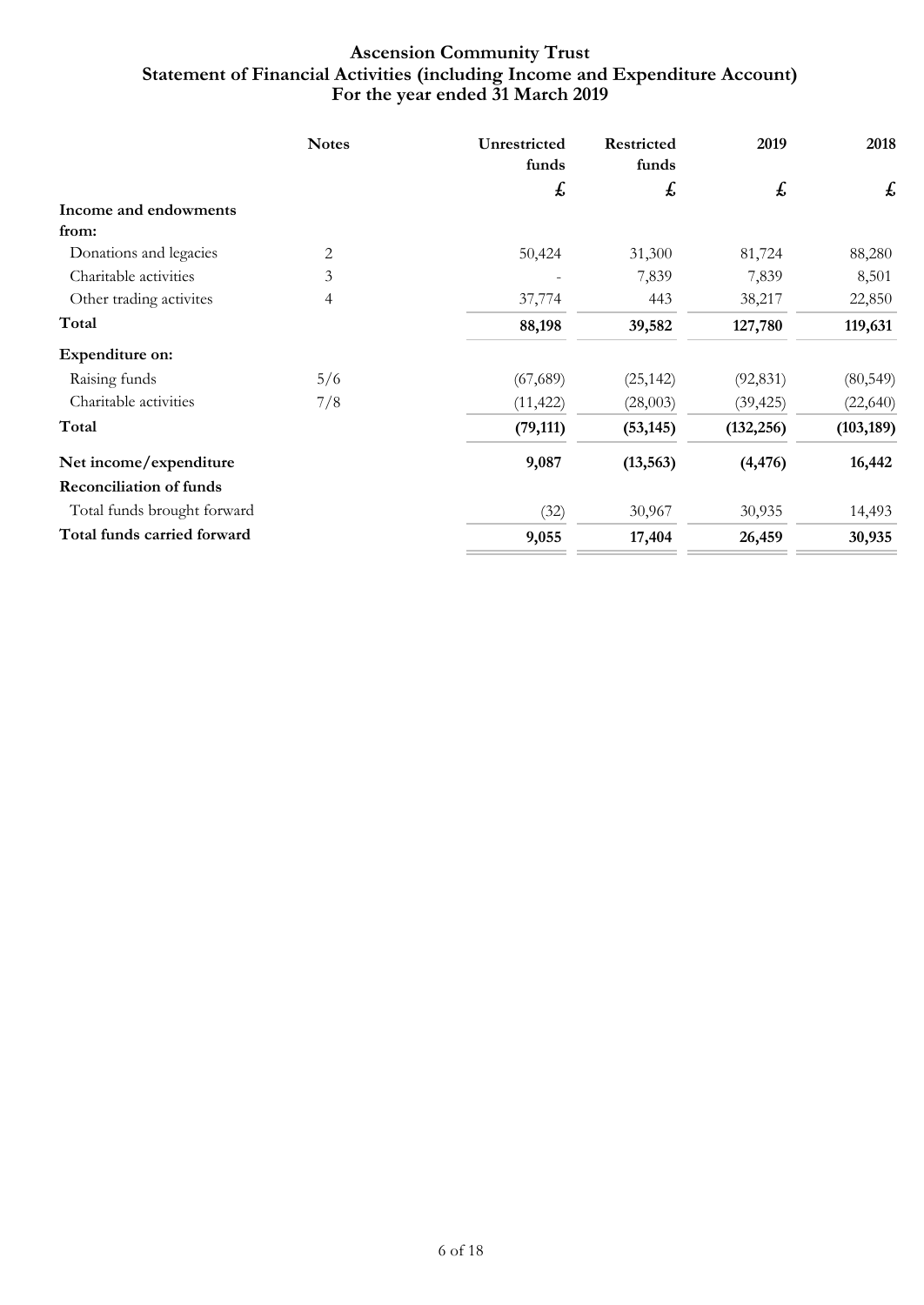# **As at 31 March 2019 Ascension Community Trust Statement of Financial Position**

|                                                | <b>Notes</b> | 2019      | 2018     |
|------------------------------------------------|--------------|-----------|----------|
|                                                |              | £         | £        |
| <b>Fixed assets</b>                            |              |           |          |
| Tangible assets                                | 13           | 5,325     | 1,240    |
|                                                |              | 5,325     | 1,240    |
| <b>Current assets</b>                          |              |           |          |
| Debtors                                        | 14           | 1,372     | 2,877    |
| Cash at bank and in hand                       |              | 44,557    | 46,613   |
|                                                |              | 45,929    | 49,490   |
| Creditors: amounts falling due within one year | 15           | (24, 795) | (19,795) |
| Net current assets                             |              | 21,134    | 29,695   |
| Total assets less current liabilities          |              | 26,459    | 30,935   |
| Net assets                                     |              | 26,459    | 30,935   |
| The funds of the charity                       |              |           |          |
| Restricted income funds                        | 16           | 17,404    | 30,967   |
| Unrestricted income funds                      | 16           | 9,055     | (32)     |
| Total funds                                    |              | 26,459    | 30,935   |

For the year ended 31 March 2019 the company was entitled to exemption from audit under section 477 of the Companies Act 2006 relating to small companies.

The members have not required the company to obtain an audit of its accounts for the year in question in accordance with section 476,

The trustees acknowledge their responsibilities for complying with the requirements of the Act with respect to accounting records and the preparation of accounts. These accounts have been prepared in accordance with the provisions applicable to companies subject to the small companies' regime.

The financial statement were approved and authorised for issue by the Board and signed on its behalf by:

Rev'd D Chesney

21 November 2019 Trustee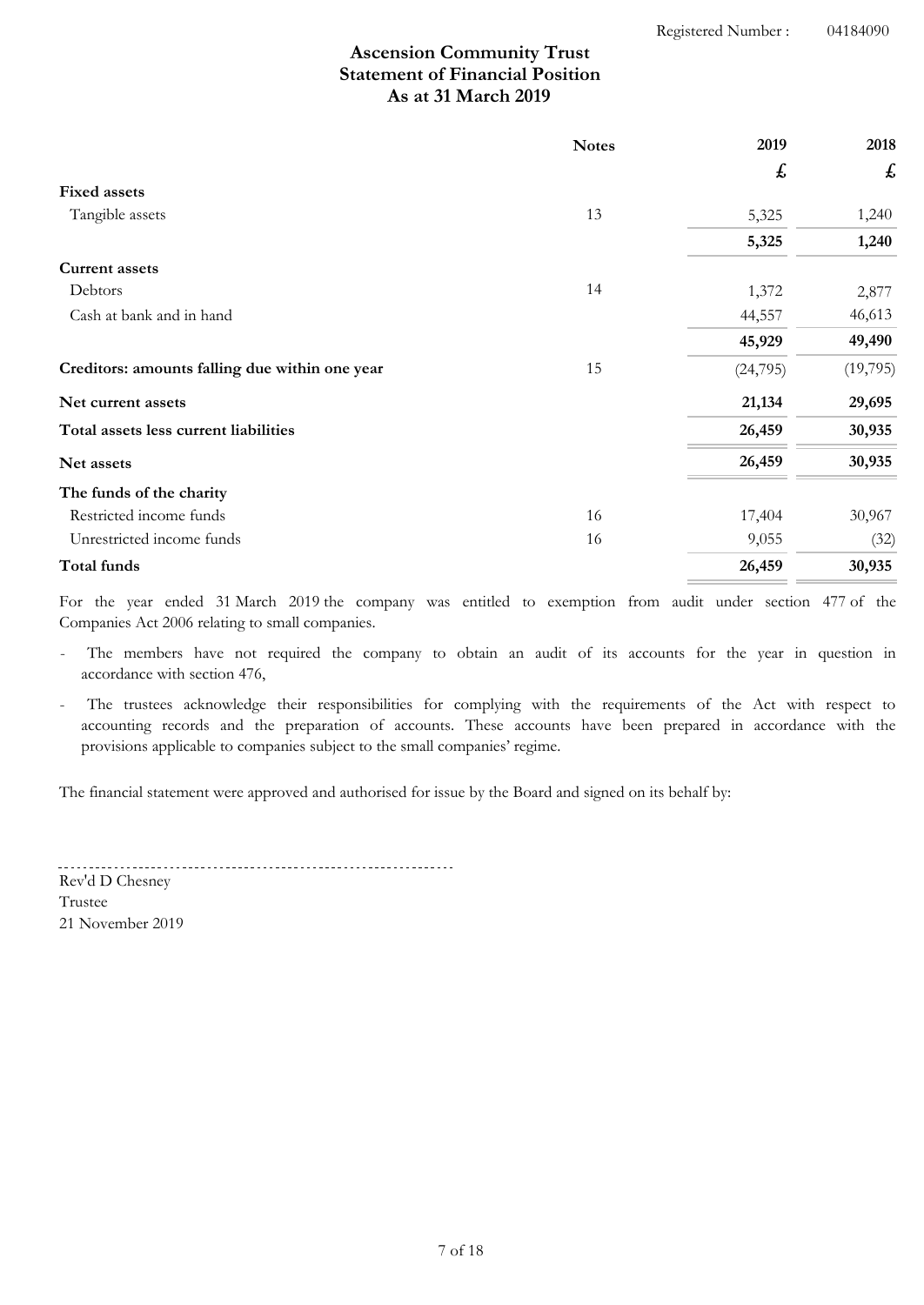### **1. Accounting Policies**

### **Basis of accounting**

The financial statements have been prepared under the historical cost convention, except for investments which are included at market value and the revaluation of certain fixed assets and in accordance with the Charities SORP (FRS 102) 'Accounting and Reporting by Charities: Statement of Recommended Practice applicable to charities preparing their accounts in accordance with the Financial Reporting Standard applicable in the UK and Republic of Ireland (FRS 102) (effective 1 January 2015)', Financial Reporting Standard 102 the Financial Reporting Standard applicable in the UK and Republic of Ireland (FRS 102), and the Companies Act 2006.

Ascension Community Trust meets the definition of a public benefit entity under FRS 102. Assets and liabilities are initially recognised at historical cost or transaction value unless otherwise stated in the relevant accounting policy note(s).

#### **Statement of cash flows**

The Trustees have taken advantage of the exemption in SORP FRS 102 from including a cash flow statement in the financial statements on the grounds that the charitable company is small.

#### **Incoming resources**

All incoming resources are included in the statement of financial activities when the Charity is entitled to the income and the amount can be quantified with reasonable accuracy. The following specific policies are applied to particular categories of income:

### **Resources expended**

Liabilities are recognised as resources expended when there is a legal or constructive obligation committing the Charity to the expenditure:

### **Tangible fixed assets**

Tangible fixed assets, other than freehold land, are stated at cost or valuation less depreciation and any provision for impairment. Depreciation is provided at rates calculated to write off the cost or valuation of fixed assets, less their estimated residual value, over their expected useful lives on the following basis:

| Land and buildings  | Over the life of the lease Straight line |
|---------------------|------------------------------------------|
| Plant and machinery | 25% Reducing balance                     |

#### **Irrecoverable VAT**

Irrecoverable VAT is included in the Statement of Financial Activities, and is reported as part of the expenditure to which it relates.

### **2. Income from donations and legacies**

|                    | Unrestricted | <b>Restricted</b> | 2019   | 2018   |
|--------------------|--------------|-------------------|--------|--------|
|                    | funds        | funds             |        |        |
|                    | 圡            | £,                | £,     | £      |
| Donations received | 1,730        | 1,592             | 3,322  | 11,165 |
| Grants received    | 48,694       | 29,708            | 78,402 | 77,115 |
|                    | 50,424       | 31,300            | 81,724 | 88,280 |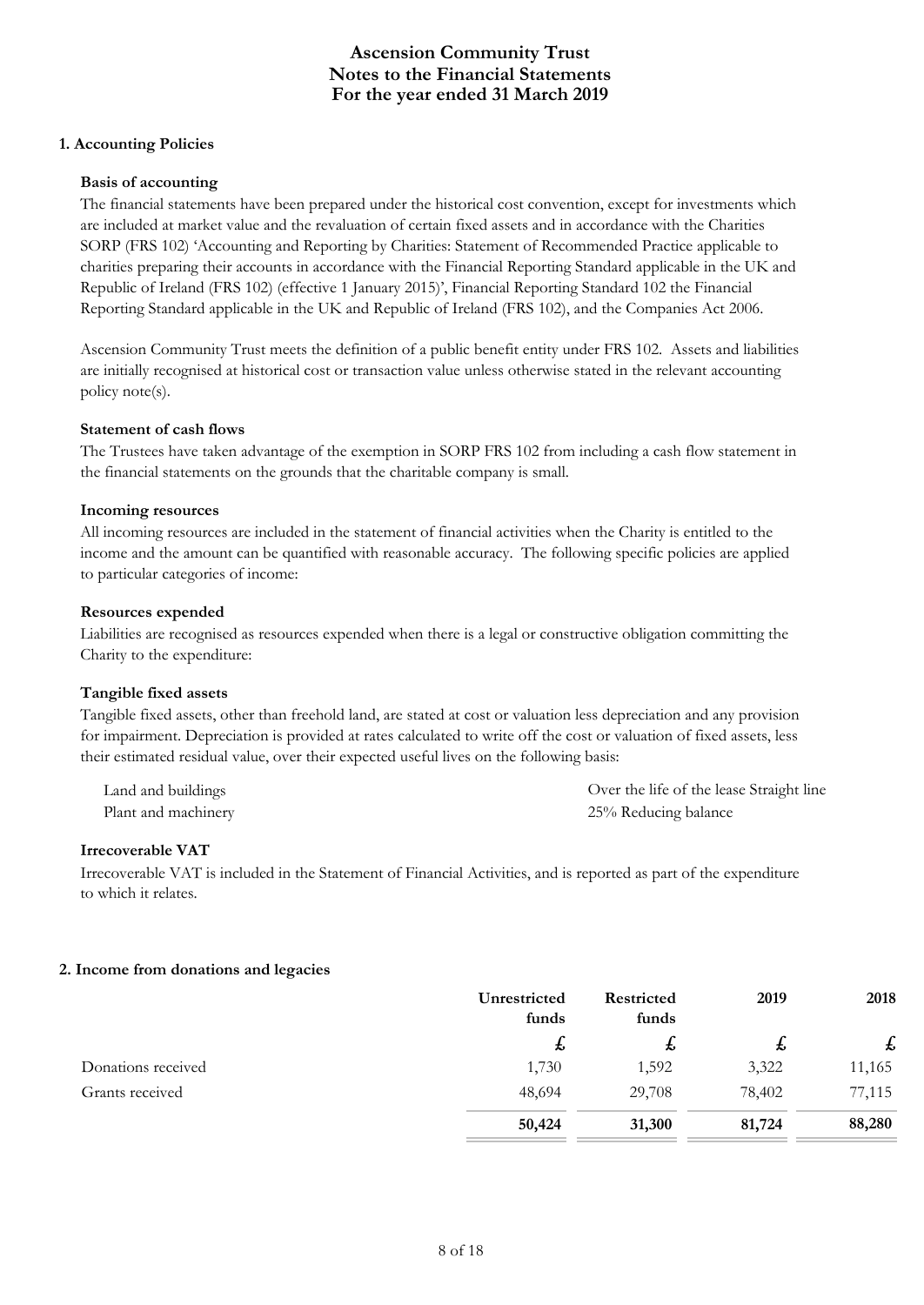### **3. Income from charitable activities**

|                                      | 2019<br>$\mathbf{r}$ | 2018  |
|--------------------------------------|----------------------|-------|
|                                      |                      | £     |
| <b>Restricted funds</b>              |                      |       |
| <b>Ascension Football Academy</b>    |                      |       |
| Income from charitable<br>activities | 3,909                | 2,992 |
| <b>Elders Activities</b>             |                      |       |
| Income from charitable<br>activities | 3,930                | 5,509 |
|                                      | 7,839                | 8,501 |

### **4. Income earned from other activities**

|                                          | Unrestricted<br>funds | <b>Restricted</b><br>funds | 2019   | 2018   |
|------------------------------------------|-----------------------|----------------------------|--------|--------|
|                                          | t,                    | ゎ                          | た      | £      |
| Shop income                              | 37,010                | $\overline{\phantom{a}}$   | 37,010 | 21,445 |
| Other activities for generating<br>funds | 764                   | 443                        | 1,207  | 1,405  |
|                                          | 37,774                | 443                        | 38,217 | 22,850 |

### **5. Expenditure on generating donations and legacies**

|               | Unrestricted | Restricted | 2019   | 2018                      |
|---------------|--------------|------------|--------|---------------------------|
|               | funds        | funds      |        |                           |
|               | ゎ            | た          | た      | $\boldsymbol{\mathit{f}}$ |
| Donations     | 1,181        | 25         | 1,206  |                           |
| Support costs | 8,723        | 25,117     | 33,840 | 23,889                    |
|               | 9,904        | 25,142     | 35,046 | 23,889                    |

## **6. Expenditure on other trading activities**

|                           | 2019   | 2018                      |
|---------------------------|--------|---------------------------|
|                           | た      | $\boldsymbol{\mathit{f}}$ |
| <b>Unrestricted funds</b> |        |                           |
| Shop costs                | 57,785 | 56,660                    |
|                           | 57,785 | 56,660                    |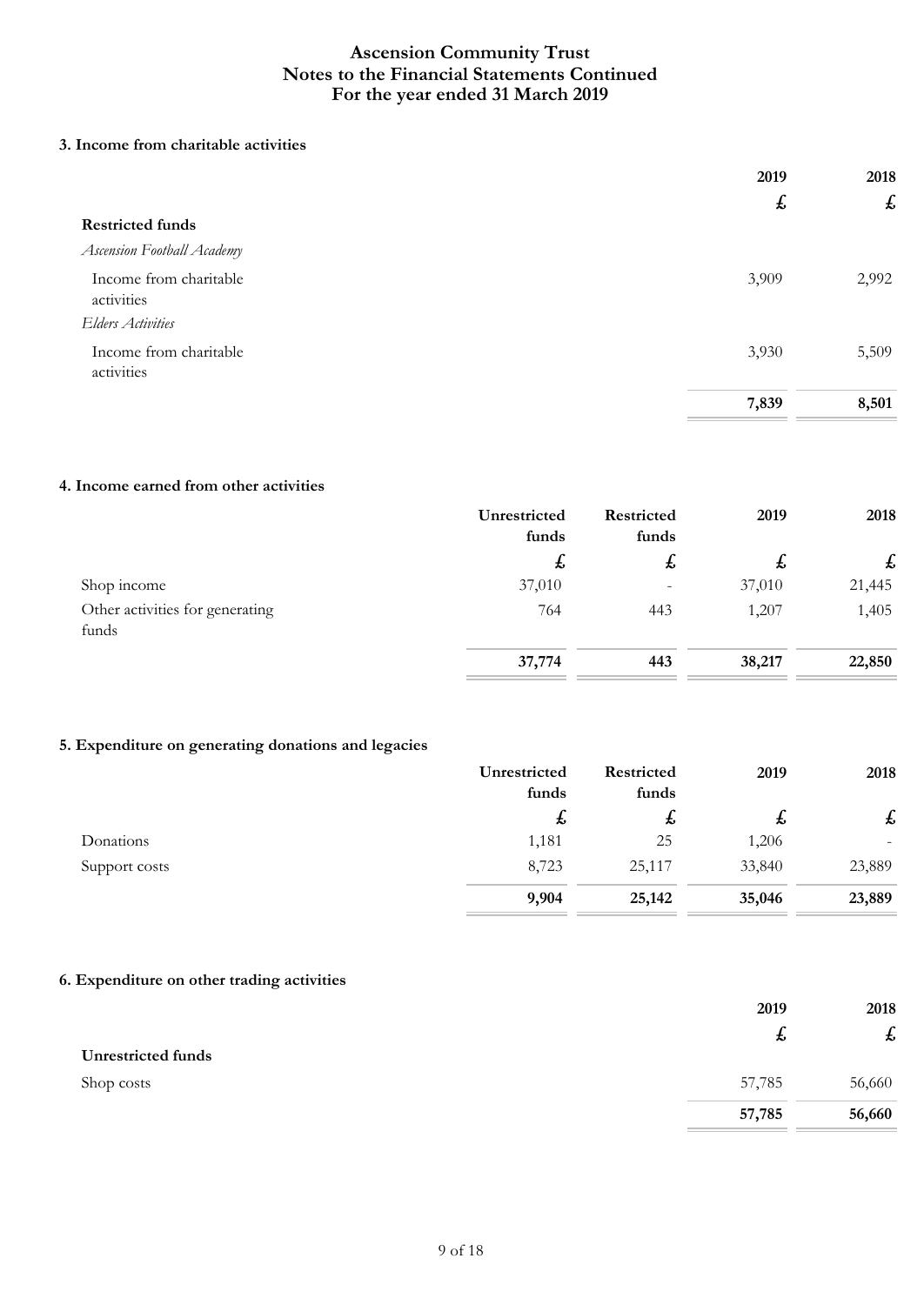## **7. Costs of charitable activities by fund type**

|                            | Unrestricted<br>funds | <b>Restricted</b><br>funds | 2019         | 2018      |
|----------------------------|-----------------------|----------------------------|--------------|-----------|
|                            | $\mathbf{r}$          | $\mathbf{f}$               | $\mathbf{f}$ | $\pounds$ |
| Ascension Football Academy |                       | 6,832                      | 6,832        | 7,043     |
| <b>Elders Activities</b>   |                       | 17,236                     | 17,236       | 15,597    |
| Community Work             | 8,637                 | $\qquad \qquad$            | 8,637        |           |
| Art Recovery               | 2,785                 |                            | 2,785        |           |
| Children and Families      |                       | 3,935                      | 3,935        |           |
|                            | 11,422                | 28,003                     | 39,425       | 22,640    |

### **8. Costs of charitable activities by activity type**

|                                | 2019   | 2018                     |
|--------------------------------|--------|--------------------------|
|                                | £      | $\pounds$                |
| Activities undertaken directly |        |                          |
| Ascension Football Academy     | 6,832  | 7,043                    |
| <b>Elders Activities</b>       | 17,236 | 15,597                   |
| Community Work                 | 8,637  | $\overline{\phantom{a}}$ |
| Art Recovery                   | 2,785  |                          |
| Children and Families          | 3,935  |                          |
|                                | 39,425 | 22,640                   |

# **9. Analysis of support costs**

|                  | 2019             | 2018                      |
|------------------|------------------|---------------------------|
|                  | $\boldsymbol{t}$ | $\boldsymbol{\mathit{f}}$ |
| Management       | 27,791           | 11,496                    |
| Governance costs | 6,049            | 12,393                    |
|                  | 33,840           | 23,889                    |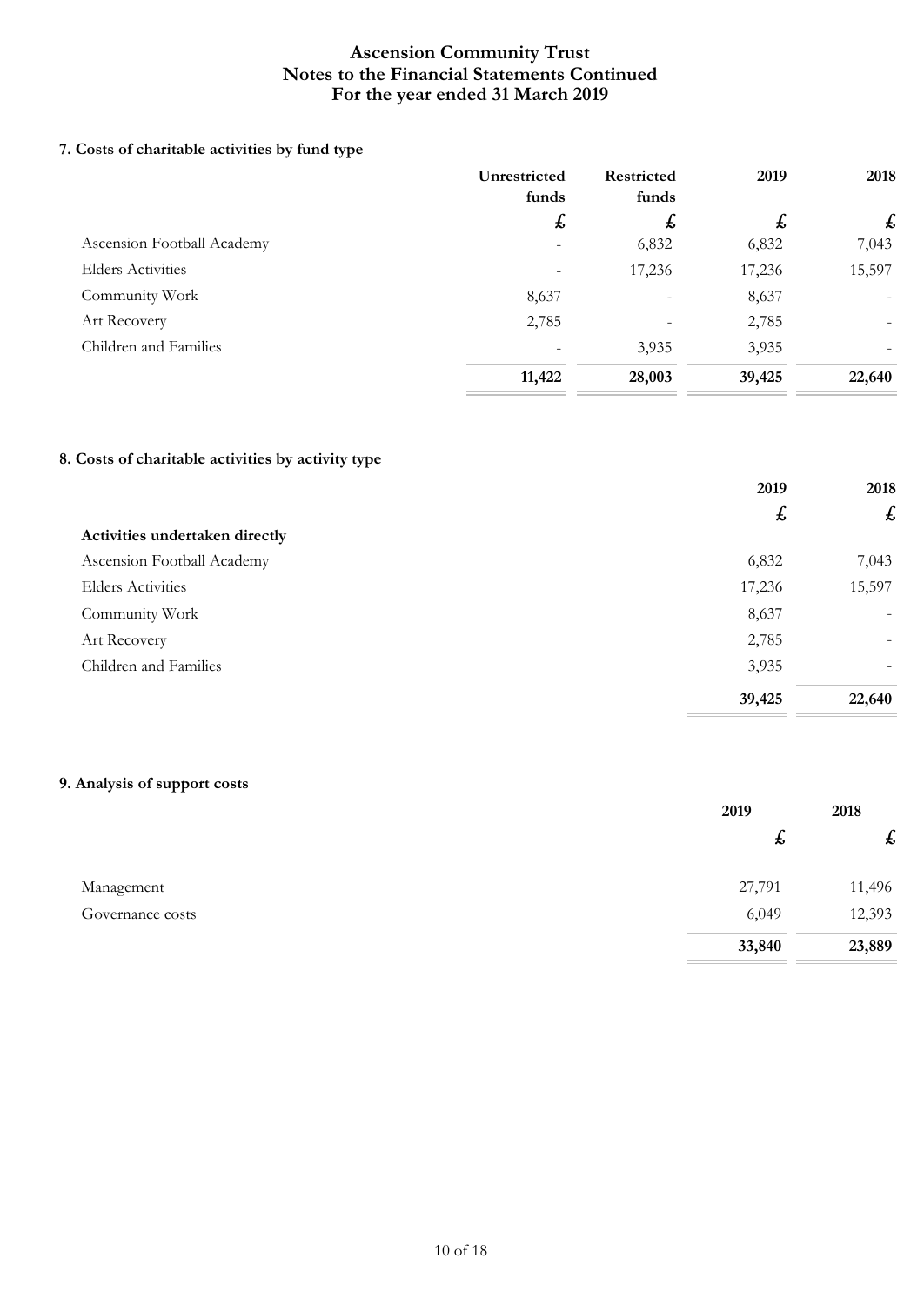### **10. Net income/(expenditure) for the year**

This is stated after charging/(crediting):

|                                    | 2019  | 2018         |
|------------------------------------|-------|--------------|
|                                    |       | $\mathbf{f}$ |
| Depreciation of owned fixed assets | 1,758 | 413          |
| Accountancy fees                   | 1,737 | 1,614        |
| Staff pension contributions        | 271   |              |

### **11. Staff costs**

Total staff costs for the year ended 31 March 2019 were:

|                       | 2019   | 2018                      |  |
|-----------------------|--------|---------------------------|--|
|                       | た      | $\boldsymbol{\mathsf{f}}$ |  |
| Salaries and wages    | 61,702 | 45,807                    |  |
| Social security costs | 530    | $\overline{\phantom{0}}$  |  |
| Pension costs         | 271    | $\overline{\phantom{0}}$  |  |
|                       | 62,503 | 45,807                    |  |

### **12. Comparative for the Statement of Financial Activities**

|                                | Unrestricted<br>funds | Restricted<br>funds | 2018      |
|--------------------------------|-----------------------|---------------------|-----------|
|                                | £                     | £                   | £         |
| Income and endowments from:    |                       |                     |           |
| Donations and legacies         | 29,405                | 58,875              | 88,280    |
| Charitable activities          |                       | 8,501               | 8,501     |
| Other trading activites        | 21,835                | 1,015               | 22,850    |
| Total                          | 51,240                | 68,391              | 119,631   |
| Expenditure on:                |                       |                     |           |
| Raising funds                  | (35, 563)             | (32, 593)           | (68, 156) |
| Charitable activities          |                       | (22, 640)           | (22, 640) |
| Total                          | (35, 563)             | (55, 233)           | (90, 796) |
| Transfers between funds        | 1,596                 | (1,596)             |           |
| Net movement in funds          | 17,273                | 11,562              | 28,835    |
| <b>Reconciliation of funds</b> |                       |                     |           |
| Total funds brought forward    | (4, 912)              | 19,405              | 14,493    |
| Total funds carried forward    | 12,361                | 30,967              | 43,328    |
|                                |                       |                     |           |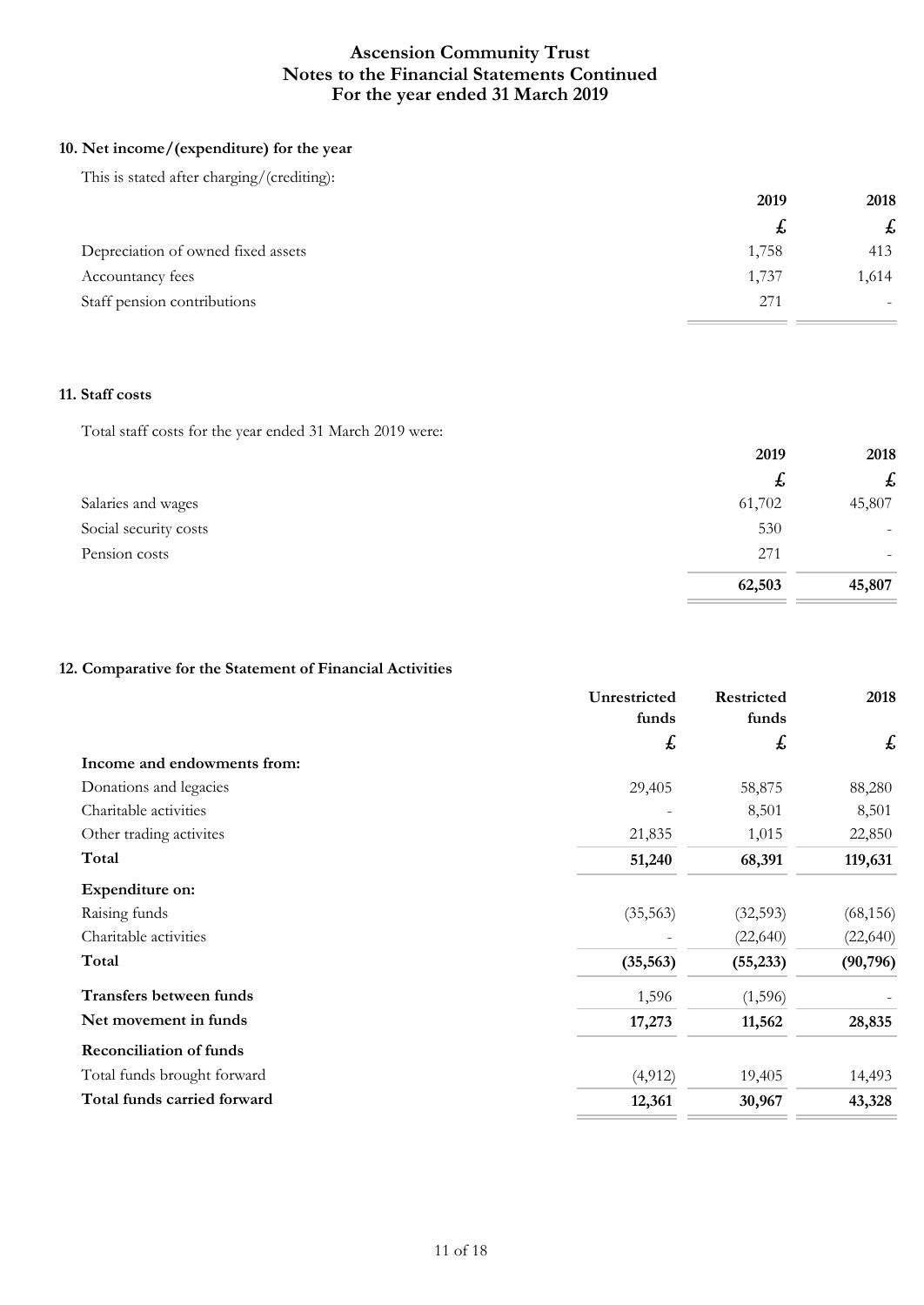## **13. Tangible fixed assets**

| Cost or valuation | Land and<br>buildings | <b>Fixtures</b> and<br>fittings | Total            |
|-------------------|-----------------------|---------------------------------|------------------|
|                   | £                     | £                               | $f_{\mathbf{r}}$ |
| At 01 April 2018  | 44,688                | 19,883                          | 64,571           |
| Additions         |                       | 5,843                           | 5,843            |
| At 31 March 2019  | 44,688                | 25,726                          | 70,414           |
| Depreciation      |                       |                                 |                  |
| At 01 April 2018  | 44,688                | 18,643                          | 63,331           |
| Charge for year   |                       | 1,758                           | 1,758            |
| At 31 March 2019  | 44,688                | 20,401                          | 65,089           |
| Net book values   |                       |                                 |                  |
| At 31 March 2019  |                       | 5,325                           | 5,325            |
| At 31 March 2018  |                       | 1,240                           | 1,240            |

### **14. Debtors**

|                                | 2019  | 2018  |
|--------------------------------|-------|-------|
|                                | £,    | 圡     |
| Amounts due within one year:   |       |       |
| Prepayments and accrued income | 1,372 | 2,877 |
|                                | 1,372 | 2,877 |

## **15. Creditors: amounts falling due within one year**

|                              | 2019   | 2018      |
|------------------------------|--------|-----------|
|                              | £,     | $\pounds$ |
| Other creditors              | 795    | 795       |
| Accruals and deferred income | 24,000 | 19,000    |
|                              | 24,795 | 19,795    |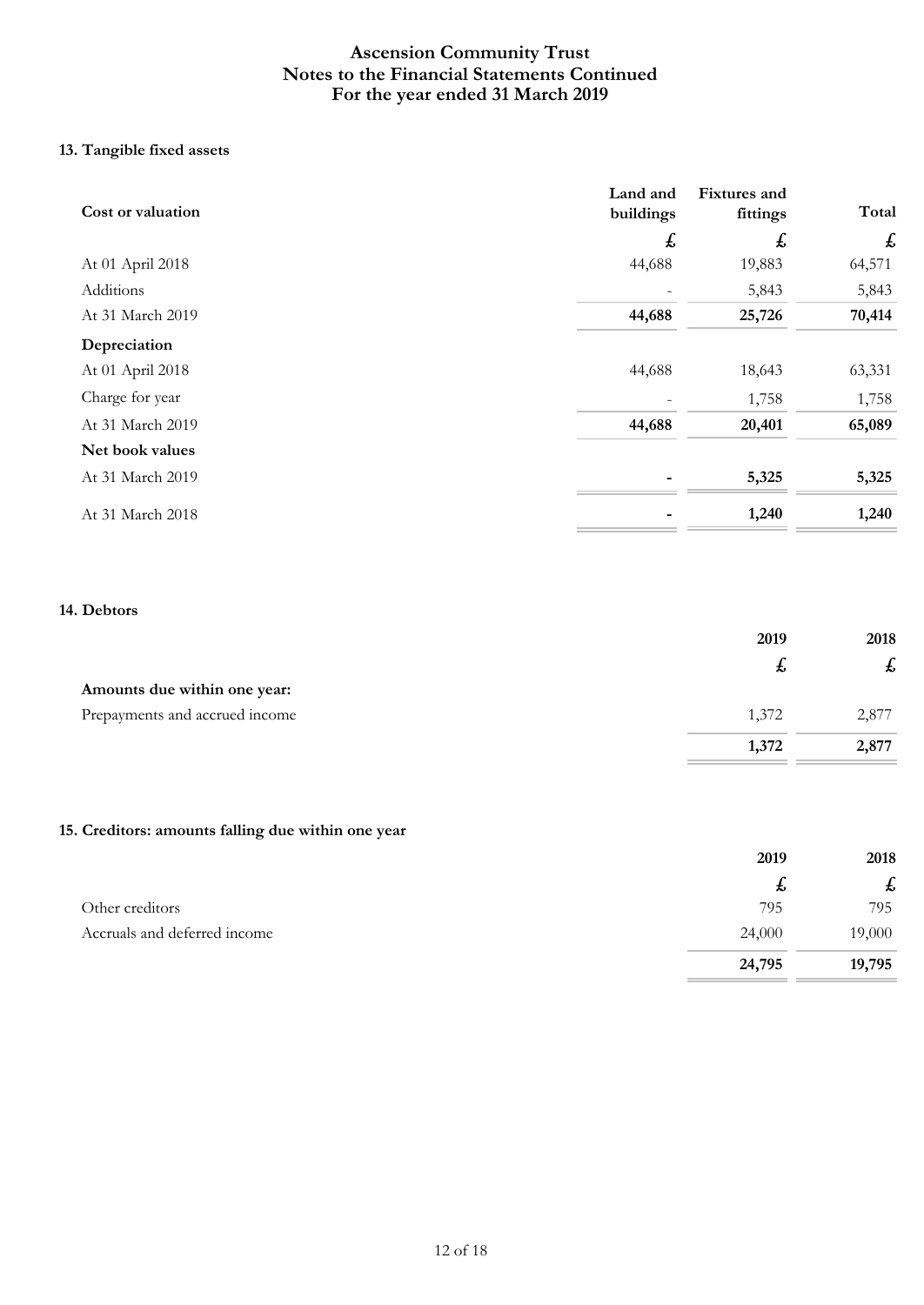# **16. Movement in funds**

### **Unrestricted Funds**

|                        | <b>Balance</b> at<br>01/04/2018 | Incoming<br>resources | Outgoing<br>resources | <b>Transfers</b> | <b>Balance</b> at<br>31/03/2019 |
|------------------------|---------------------------------|-----------------------|-----------------------|------------------|---------------------------------|
|                        | £                               | $\pmb{\downarrow}$    | $\boldsymbol{f}$      | $\mathbf{f}$     | £                               |
| Designated             |                                 |                       |                       |                  |                                 |
| <b>General Reserve</b> | 5,000                           |                       |                       |                  | 5,000                           |
| General                |                                 |                       |                       |                  |                                 |
| Garden Cafe            | 422                             | 75,690                | (69, 859)             | (6,000)          | 253                             |
| General                | (5, 454)                        | 12,508                | (9,252)               | 6,000            | 3,802                           |
|                        | (32)                            | 88,198                | (79, 111)             |                  | 9,055                           |

### **Unrestricted Funds - Previous year**

|                        | <b>Balance</b> at<br>01/04/2017 | Incoming<br>resources | Outgoing<br>resources | <b>Transfers</b> | <b>Balance</b> at<br>31/03/2018 |
|------------------------|---------------------------------|-----------------------|-----------------------|------------------|---------------------------------|
|                        | $\mathbf{f}$                    | $\boldsymbol{f}$      | $\mathbf{r}$          | £                | £                               |
| Designated             |                                 |                       |                       |                  |                                 |
| <b>General Reserve</b> |                                 | 5,000                 |                       |                  | 5,000                           |
| General                |                                 |                       |                       |                  |                                 |
| Garden Cafe            | 672                             | 23,817                | (24,067)              |                  | 422                             |
| General                | (5, 584)                        | 22,423                | (23,889)              | 1,596            | (5, 454)                        |
|                        | (4, 912)                        | 51,240                | (47, 956)             | 1,596            | (32)                            |

### **Purpose of unrestricted Funds**

### Garden Cafe

To provide finance for activities within the Garden Cafe.

### General Reserve

To provide working capital

### General

To fulfill the charity's general objectives.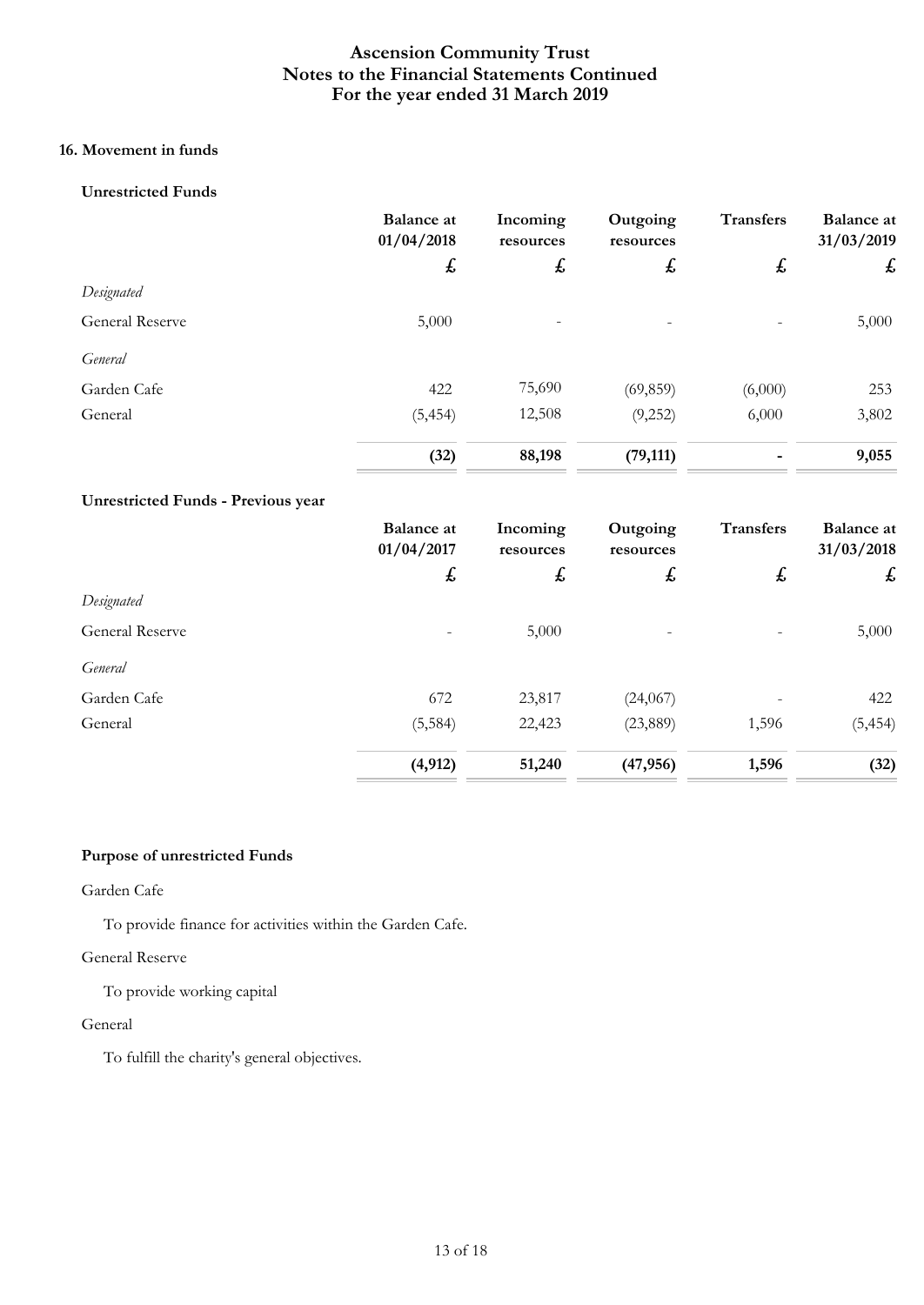### **Restricted Funds**

|                          | <b>Balance at</b><br>01/04/2018 | Incoming<br>resources | Outgoing<br>resources | <b>Transfers</b> | <b>Balance at</b><br>31/03/2019 |
|--------------------------|---------------------------------|-----------------------|-----------------------|------------------|---------------------------------|
|                          | $\mathbf t$                     | £,                    | $\boldsymbol{t}$      | $\mathbf{t}$     | $\mathbf{f}$                    |
| <b>CEO</b>               |                                 | 23,923                | (25, 142)             |                  | (1,219)                         |
| Children and families    |                                 | 3,956                 | (3,935)               |                  | 21                              |
| <b>Elders Activities</b> | 11,925                          | 6,410                 | (17, 236)             |                  | 1,099                           |
| Football Academy         | 3,601                           | 5,293                 | (6, 832)              |                  | 2,062                           |
| Garden Cafe              | 15,441                          |                       |                       |                  | 15,441                          |
|                          | 30,967                          | 39,582                | (53, 145)             |                  | 17,404                          |

# **Restricted Funds - Previous year**

|                          | <b>Balance at</b><br>01/04/2017 | Incoming<br>resources | Outgoing<br>resources | <b>Transfers</b><br>$\mathbf{t}$ | <b>Balance at</b><br>31/03/2018<br>£ |
|--------------------------|---------------------------------|-----------------------|-----------------------|----------------------------------|--------------------------------------|
|                          | $\mathbf{f}$                    | $\mathbf{f}$          | $\mathbf{f}$          |                                  |                                      |
| Ascension Arts           | 1,596                           |                       |                       | (1,596)                          |                                      |
| <b>Elders Activities</b> | (1, 469)                        | 28,991                | (15,597)              |                                  | 11,925                               |
| Football Academy         | 2,804                           | 7,840                 | (7,043)               | $\qquad \qquad \blacksquare$     | 3,601                                |
| Garden Cafe              | 16,474                          | 31,560                | (32,593)              | $\overline{\phantom{a}}$         | 15,441                               |
|                          | 19,405                          | 68,391                | (55, 233)             | (1,596)                          | 30,967                               |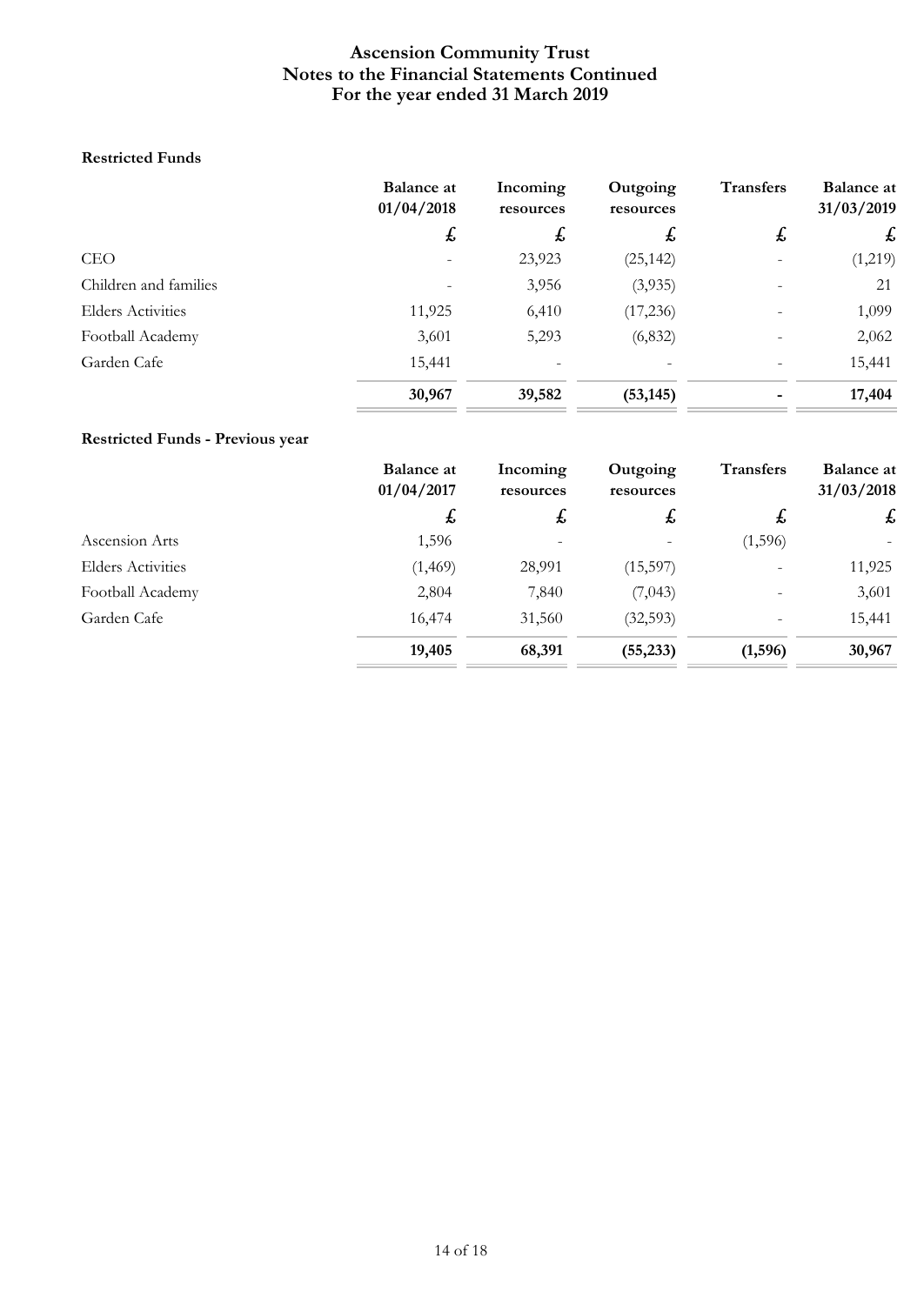#### **Purpose of restricted funds**

### Football Academy

To provide equipment and training resources for the Football Academy.

### Garden Cafe Refurbishments

To finance refurbishments to the Garden Cafe.

### Elders Activities

To finance a range of activities focused on older members of the community.

### Ascension Arts

To promote the arts within the community.

### Garden Cafe

To provide staffing for the Garden Cafe

### CEO

Provision of employment costs for CEO.

### Children and families

Provide facilities for families with children in the community.

### **17. Analysis of net assets between funds**

|                           | fixed assets             | Tangible Net current<br>assets /<br>(liabilities) | <b>Net Assets</b> |
|---------------------------|--------------------------|---------------------------------------------------|-------------------|
|                           | £                        | £                                                 | £                 |
| <b>Unrestricted funds</b> |                          |                                                   |                   |
| General                   |                          |                                                   |                   |
| Garden Cafe               |                          | 253                                               | 253               |
| General                   | 5,325                    | (1,523)                                           | 3,802             |
| Designated                |                          |                                                   |                   |
| General Reserve           | $\overline{\phantom{a}}$ | 5,000                                             | 5,000             |
| <b>Restricted funds</b>   |                          |                                                   |                   |
| CEO                       | $\overline{\phantom{a}}$ | (1,219)                                           | (1,219)           |
| Children and families     |                          | 21                                                | 21                |
| <b>Elders Activities</b>  | $\overline{\phantom{a}}$ | 1,099                                             | 1,099             |
| Football Academy          | $\overline{\phantom{a}}$ | 2,062                                             | 2,062             |
| Garden Cafe               | $\overline{\phantom{a}}$ | 15,441                                            | 15,441            |
|                           | 5,325                    | 21,134                                            | 26,459            |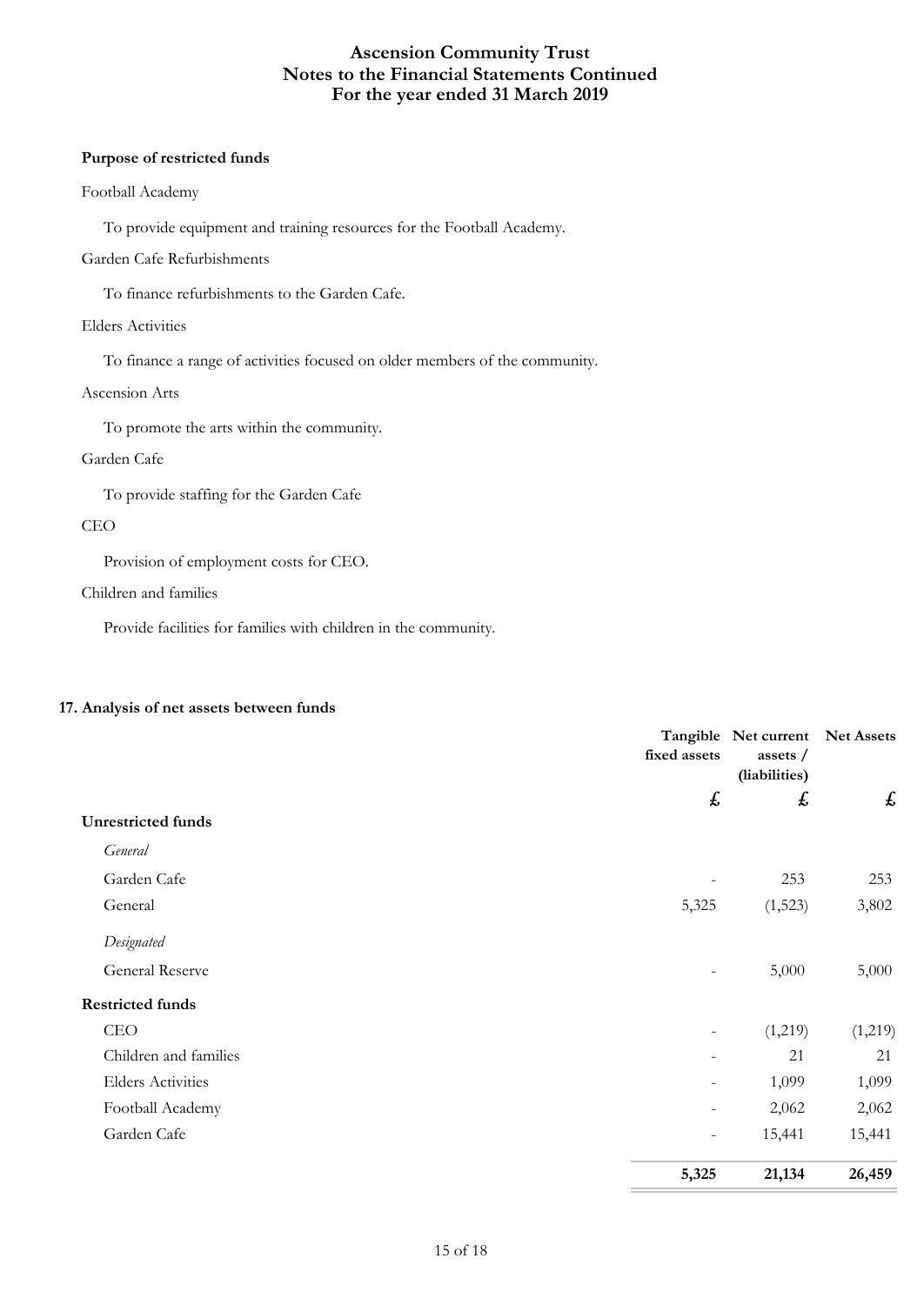### **Previous year**

|                           | fixed assets             | Tangible Net current<br>assets /<br>(liabilities) | Net Assets |
|---------------------------|--------------------------|---------------------------------------------------|------------|
|                           | £                        | $\boldsymbol{\mathit{f}}$                         | £          |
| <b>Unrestricted funds</b> |                          |                                                   |            |
| General                   |                          |                                                   |            |
| Garden Cafe               |                          | 422                                               | 422        |
| General                   | 1,240                    | (6,694)                                           | (5, 454)   |
| Designated                |                          |                                                   |            |
| General Reserve           | Ξ.                       | 5,000                                             | 5,000      |
| <b>Restricted funds</b>   |                          |                                                   |            |
| <b>Elders Activities</b>  | $\overline{\phantom{a}}$ | 11,925                                            | 11,925     |
| Football Academy          | Ξ.                       | 3,601                                             | 3,601      |
| Garden Cafe               | Ξ.                       | 15,441                                            | 15,441     |
|                           | 1,240                    | 29,695                                            | 30,935     |

### **18. Company limited by guarantee**

Ascension Community Trust is a company limited by guarantee and accordingly does not have a share capital.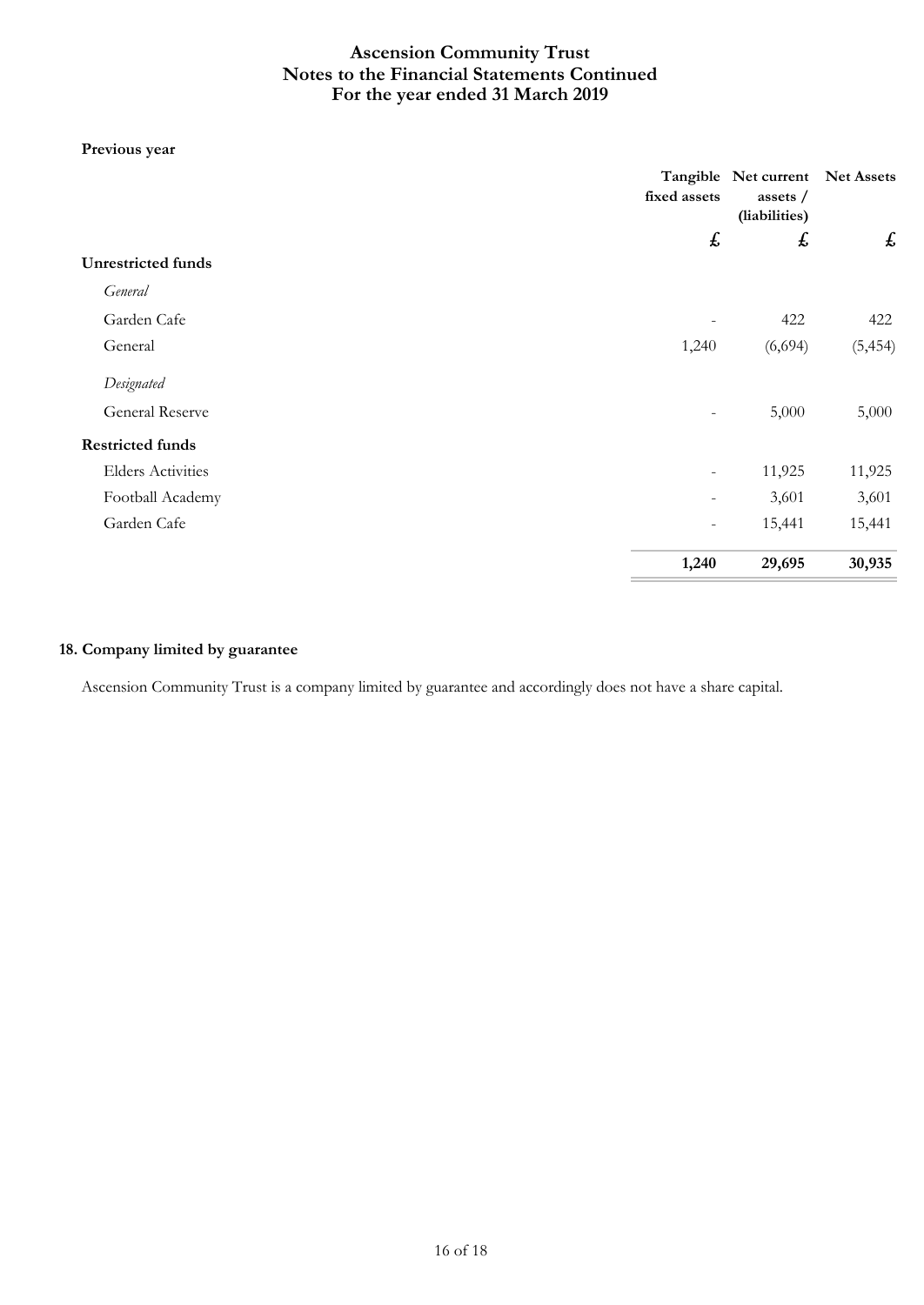## **For the year ended 31 March 2019 Ascension Community Trust Detailed Statement of Financial Activities**

| £<br><b>INCOME AND ENDOWMENT</b><br>Donations and legacies<br>Donations<br>3,322<br>11,165<br>Grants receivable<br>78,402<br>77,115<br>81,724<br>88,280<br><b>Charitable activities</b><br>Income from charitable activities (Ascension<br>3,909<br>2,992<br>Football Academy)<br>Income from charitable activities (Elders<br>3,930<br>5,509<br>Activities)<br>7,839<br>8,501<br>Other trading activities<br>Shop income<br>37,010<br>21,445<br>1,405<br>Income from Other activities for generating<br>1,207<br>funds<br>38,217<br>22,850<br>Total incoming resources<br>119,631<br>127,780<br><b>EXPENDITURE</b><br>Raising donations and legacies<br>Donations<br>(1,206)<br>(1,206)<br>Other trading activities<br>Shop costs<br>(57, 785)<br>(56,660)<br>(57, 785)<br><b>Charitable activities</b><br>Cost of direct charitable activity (Ascension<br>(6, 832)<br>Football Academy)<br>Cost of direct charitable activity (Elders<br>(17,236)<br>(15,597)<br>Activities)<br>Cost of direct charitable activity (Community<br>(8,637)<br>Work)<br>Cost of direct charitable activity (Art<br>(2,785)<br>Recovery)<br>Cost of direct charitable activity (Children<br>(3,935)<br>and Families)<br>(39, 425)<br><b>SUPPORT COSTS</b> |            | 2019 | 2018 |
|------------------------------------------------------------------------------------------------------------------------------------------------------------------------------------------------------------------------------------------------------------------------------------------------------------------------------------------------------------------------------------------------------------------------------------------------------------------------------------------------------------------------------------------------------------------------------------------------------------------------------------------------------------------------------------------------------------------------------------------------------------------------------------------------------------------------------------------------------------------------------------------------------------------------------------------------------------------------------------------------------------------------------------------------------------------------------------------------------------------------------------------------------------------------------------------------------------------------------------------|------------|------|------|
| (56, 660)                                                                                                                                                                                                                                                                                                                                                                                                                                                                                                                                                                                                                                                                                                                                                                                                                                                                                                                                                                                                                                                                                                                                                                                                                                |            |      | £    |
|                                                                                                                                                                                                                                                                                                                                                                                                                                                                                                                                                                                                                                                                                                                                                                                                                                                                                                                                                                                                                                                                                                                                                                                                                                          |            |      |      |
|                                                                                                                                                                                                                                                                                                                                                                                                                                                                                                                                                                                                                                                                                                                                                                                                                                                                                                                                                                                                                                                                                                                                                                                                                                          |            |      |      |
|                                                                                                                                                                                                                                                                                                                                                                                                                                                                                                                                                                                                                                                                                                                                                                                                                                                                                                                                                                                                                                                                                                                                                                                                                                          |            |      |      |
|                                                                                                                                                                                                                                                                                                                                                                                                                                                                                                                                                                                                                                                                                                                                                                                                                                                                                                                                                                                                                                                                                                                                                                                                                                          |            |      |      |
|                                                                                                                                                                                                                                                                                                                                                                                                                                                                                                                                                                                                                                                                                                                                                                                                                                                                                                                                                                                                                                                                                                                                                                                                                                          |            |      |      |
|                                                                                                                                                                                                                                                                                                                                                                                                                                                                                                                                                                                                                                                                                                                                                                                                                                                                                                                                                                                                                                                                                                                                                                                                                                          |            |      |      |
|                                                                                                                                                                                                                                                                                                                                                                                                                                                                                                                                                                                                                                                                                                                                                                                                                                                                                                                                                                                                                                                                                                                                                                                                                                          |            |      |      |
|                                                                                                                                                                                                                                                                                                                                                                                                                                                                                                                                                                                                                                                                                                                                                                                                                                                                                                                                                                                                                                                                                                                                                                                                                                          |            |      |      |
|                                                                                                                                                                                                                                                                                                                                                                                                                                                                                                                                                                                                                                                                                                                                                                                                                                                                                                                                                                                                                                                                                                                                                                                                                                          |            |      |      |
|                                                                                                                                                                                                                                                                                                                                                                                                                                                                                                                                                                                                                                                                                                                                                                                                                                                                                                                                                                                                                                                                                                                                                                                                                                          |            |      |      |
|                                                                                                                                                                                                                                                                                                                                                                                                                                                                                                                                                                                                                                                                                                                                                                                                                                                                                                                                                                                                                                                                                                                                                                                                                                          |            |      |      |
|                                                                                                                                                                                                                                                                                                                                                                                                                                                                                                                                                                                                                                                                                                                                                                                                                                                                                                                                                                                                                                                                                                                                                                                                                                          |            |      |      |
|                                                                                                                                                                                                                                                                                                                                                                                                                                                                                                                                                                                                                                                                                                                                                                                                                                                                                                                                                                                                                                                                                                                                                                                                                                          |            |      |      |
|                                                                                                                                                                                                                                                                                                                                                                                                                                                                                                                                                                                                                                                                                                                                                                                                                                                                                                                                                                                                                                                                                                                                                                                                                                          |            |      |      |
|                                                                                                                                                                                                                                                                                                                                                                                                                                                                                                                                                                                                                                                                                                                                                                                                                                                                                                                                                                                                                                                                                                                                                                                                                                          |            |      |      |
|                                                                                                                                                                                                                                                                                                                                                                                                                                                                                                                                                                                                                                                                                                                                                                                                                                                                                                                                                                                                                                                                                                                                                                                                                                          |            |      |      |
|                                                                                                                                                                                                                                                                                                                                                                                                                                                                                                                                                                                                                                                                                                                                                                                                                                                                                                                                                                                                                                                                                                                                                                                                                                          |            |      |      |
|                                                                                                                                                                                                                                                                                                                                                                                                                                                                                                                                                                                                                                                                                                                                                                                                                                                                                                                                                                                                                                                                                                                                                                                                                                          |            |      |      |
|                                                                                                                                                                                                                                                                                                                                                                                                                                                                                                                                                                                                                                                                                                                                                                                                                                                                                                                                                                                                                                                                                                                                                                                                                                          |            |      |      |
| (7,043)<br>(22, 640)                                                                                                                                                                                                                                                                                                                                                                                                                                                                                                                                                                                                                                                                                                                                                                                                                                                                                                                                                                                                                                                                                                                                                                                                                     |            |      |      |
|                                                                                                                                                                                                                                                                                                                                                                                                                                                                                                                                                                                                                                                                                                                                                                                                                                                                                                                                                                                                                                                                                                                                                                                                                                          |            |      |      |
|                                                                                                                                                                                                                                                                                                                                                                                                                                                                                                                                                                                                                                                                                                                                                                                                                                                                                                                                                                                                                                                                                                                                                                                                                                          |            |      |      |
|                                                                                                                                                                                                                                                                                                                                                                                                                                                                                                                                                                                                                                                                                                                                                                                                                                                                                                                                                                                                                                                                                                                                                                                                                                          |            |      |      |
|                                                                                                                                                                                                                                                                                                                                                                                                                                                                                                                                                                                                                                                                                                                                                                                                                                                                                                                                                                                                                                                                                                                                                                                                                                          |            |      |      |
|                                                                                                                                                                                                                                                                                                                                                                                                                                                                                                                                                                                                                                                                                                                                                                                                                                                                                                                                                                                                                                                                                                                                                                                                                                          |            |      |      |
|                                                                                                                                                                                                                                                                                                                                                                                                                                                                                                                                                                                                                                                                                                                                                                                                                                                                                                                                                                                                                                                                                                                                                                                                                                          |            |      |      |
|                                                                                                                                                                                                                                                                                                                                                                                                                                                                                                                                                                                                                                                                                                                                                                                                                                                                                                                                                                                                                                                                                                                                                                                                                                          |            |      |      |
|                                                                                                                                                                                                                                                                                                                                                                                                                                                                                                                                                                                                                                                                                                                                                                                                                                                                                                                                                                                                                                                                                                                                                                                                                                          |            |      |      |
|                                                                                                                                                                                                                                                                                                                                                                                                                                                                                                                                                                                                                                                                                                                                                                                                                                                                                                                                                                                                                                                                                                                                                                                                                                          |            |      |      |
|                                                                                                                                                                                                                                                                                                                                                                                                                                                                                                                                                                                                                                                                                                                                                                                                                                                                                                                                                                                                                                                                                                                                                                                                                                          |            |      |      |
|                                                                                                                                                                                                                                                                                                                                                                                                                                                                                                                                                                                                                                                                                                                                                                                                                                                                                                                                                                                                                                                                                                                                                                                                                                          |            |      |      |
|                                                                                                                                                                                                                                                                                                                                                                                                                                                                                                                                                                                                                                                                                                                                                                                                                                                                                                                                                                                                                                                                                                                                                                                                                                          |            |      |      |
|                                                                                                                                                                                                                                                                                                                                                                                                                                                                                                                                                                                                                                                                                                                                                                                                                                                                                                                                                                                                                                                                                                                                                                                                                                          |            |      |      |
|                                                                                                                                                                                                                                                                                                                                                                                                                                                                                                                                                                                                                                                                                                                                                                                                                                                                                                                                                                                                                                                                                                                                                                                                                                          |            |      |      |
|                                                                                                                                                                                                                                                                                                                                                                                                                                                                                                                                                                                                                                                                                                                                                                                                                                                                                                                                                                                                                                                                                                                                                                                                                                          |            |      |      |
|                                                                                                                                                                                                                                                                                                                                                                                                                                                                                                                                                                                                                                                                                                                                                                                                                                                                                                                                                                                                                                                                                                                                                                                                                                          |            |      |      |
|                                                                                                                                                                                                                                                                                                                                                                                                                                                                                                                                                                                                                                                                                                                                                                                                                                                                                                                                                                                                                                                                                                                                                                                                                                          |            |      |      |
|                                                                                                                                                                                                                                                                                                                                                                                                                                                                                                                                                                                                                                                                                                                                                                                                                                                                                                                                                                                                                                                                                                                                                                                                                                          | Management |      |      |
| Management<br>(27,791)<br>(11, 496)                                                                                                                                                                                                                                                                                                                                                                                                                                                                                                                                                                                                                                                                                                                                                                                                                                                                                                                                                                                                                                                                                                                                                                                                      |            |      |      |
| (27, 791)<br>(11, 496)                                                                                                                                                                                                                                                                                                                                                                                                                                                                                                                                                                                                                                                                                                                                                                                                                                                                                                                                                                                                                                                                                                                                                                                                                   |            |      |      |

```
Governance costs
```